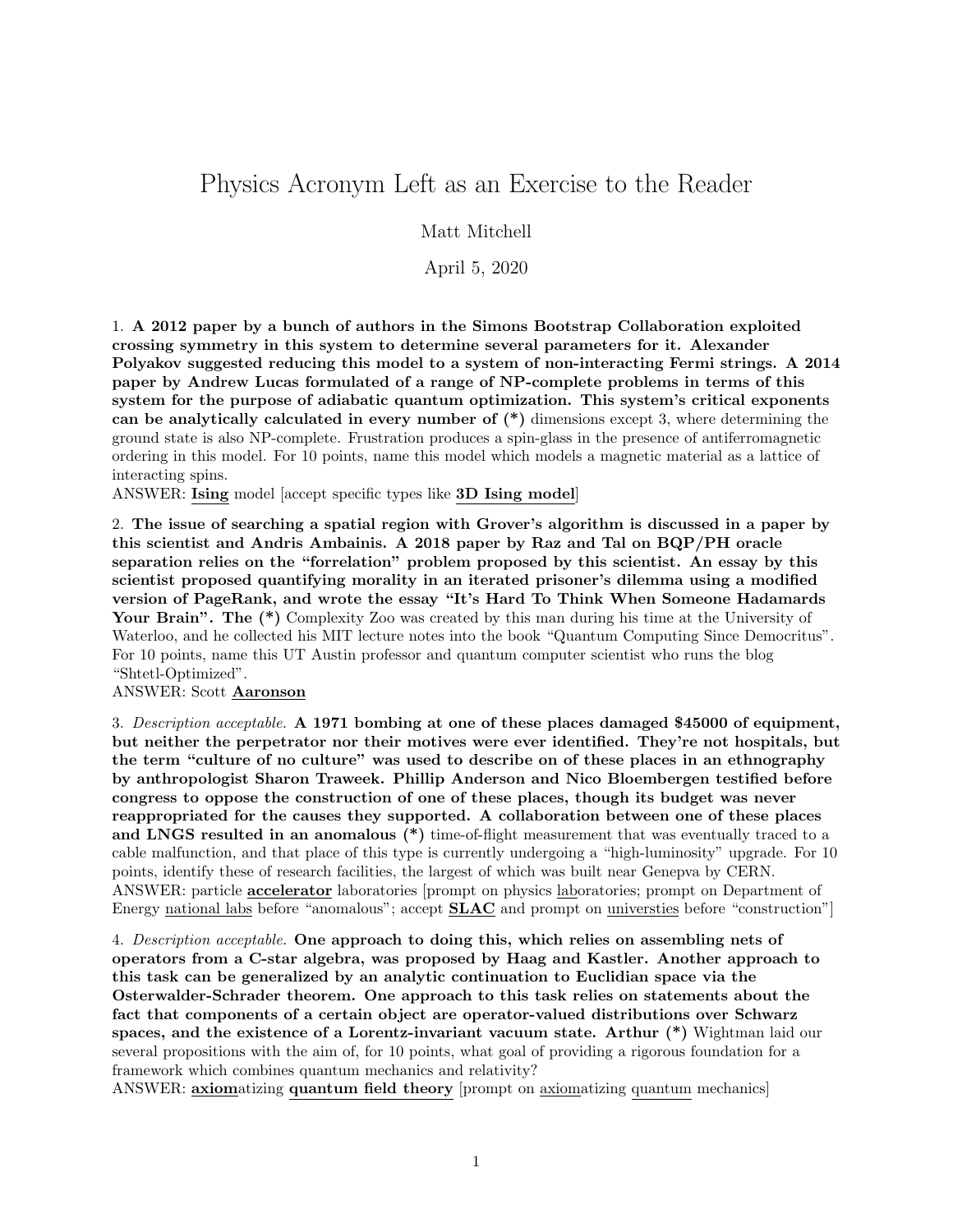5. Modeling this class of substances with Kohn-Sham DFT is often prohibitively expensive, necessitating an orbital-free approach, while treating nuclei semi-classically. The intersection of a line for which capital gamma equals 1, and one for which k T equals the Fermi energy, is the center of an elliptical region corresponding to this kind of substance on logarithmic density-temperature plot. The most notable occurance of this substance is within (\*) inertial confinement fusion. For 10 points, name this type of matter for which the kinetic and potential energies of electrons are comparable, which shares characteristics of plasma and condensed matter. ANSWER: warm, dense matter

6. The Chen-Gackstatter family generalizes one of these objects, and they be grouped into Bonnet families. These things can be parametrized as x equals f times one minus g squared, y equals f times one plus g squared, and z equals f times g, where f is analytic and g is meromorphic. A conformal map corresponds to one of these things if at critical points of the Dirichlet energy, and a periodic one of these, for which the sum of the cosines of every coordinate is zero, is named for Schwarz. Another of these (\*) surfaces is named for Enneper, and these objects have zero mean curvature. Other examples include the catenoid and helicoid. For 10 points, name these surfaces exemplified by soap films.

ANSWER: minimal surfaces

7. Description acceptable. Most software distributed by TechX is for performing this task, as is the XGC codebase. Gyrokinetics allows one to reduce dimensionality from 6 to 5 in this task by exploiting adiabatic invariants, and Birdsall and Langdon authored a classic text on methods for doing this. Sampling a distribution function with phase space macroparticles interacting with a grid is the basis of the (\*) PIC method for doing this. Performing it kinetically requires discretizing the Vlasov-Maxwell equations, but it can also be done by numerically solving magnetohydrodynamics equations on a grid. For 10 points, identify this task which a computer is used to numerically model a state of matter found in fusion reactors.

ANSWER: simulating a plasma

8. It's not "quantum", but a theory described by this adjective expresses the action in terms of the 3-form "dA wedge A, plus two-thirds A wedge A wedge A". The Atiyah-Segal axioms concern a class of theories described by this adjective, the most notable of which is named for Chern and Simons. Qubits described by this adjective usually rely on non-abelian anyons. States described by this adjective are characterized by (\*) fractional excitations. The degenerate ground states of the fractional quantum Hall effect have this sort of order, which Kosterlitz, Thouless, and Haldane recieved the 2016 Nobel for characterizing. For 10 points, name this adjective which describes a class of insulators with conductive surfaces due to symmetry-protected states. ANSWER: topological [accept word forms]

9. Much of the recent research in Mike Zaletel's group has focused on the analysis of symmetry breaking and characterization of ground states in this material. Allan MacDonald's group determined via numerical methods that electron tunneling velocity vanishes at a certain parameter for this system. The 2020 Wolf physics prize concerned this material, which was first observed by (\*) Pablo Jarillo-Herrero's group at MIT. This material's most notable property, which occurs via band flattening at an angle of roughly 1.1 degrees. Unconventional superconductivity results from a Moiré superlattice, for 10 points, what material made of two overlaid carbon sheets at an angle?

ANSWER: magic angle twisted bilayer graphene [prompt on partial answer]